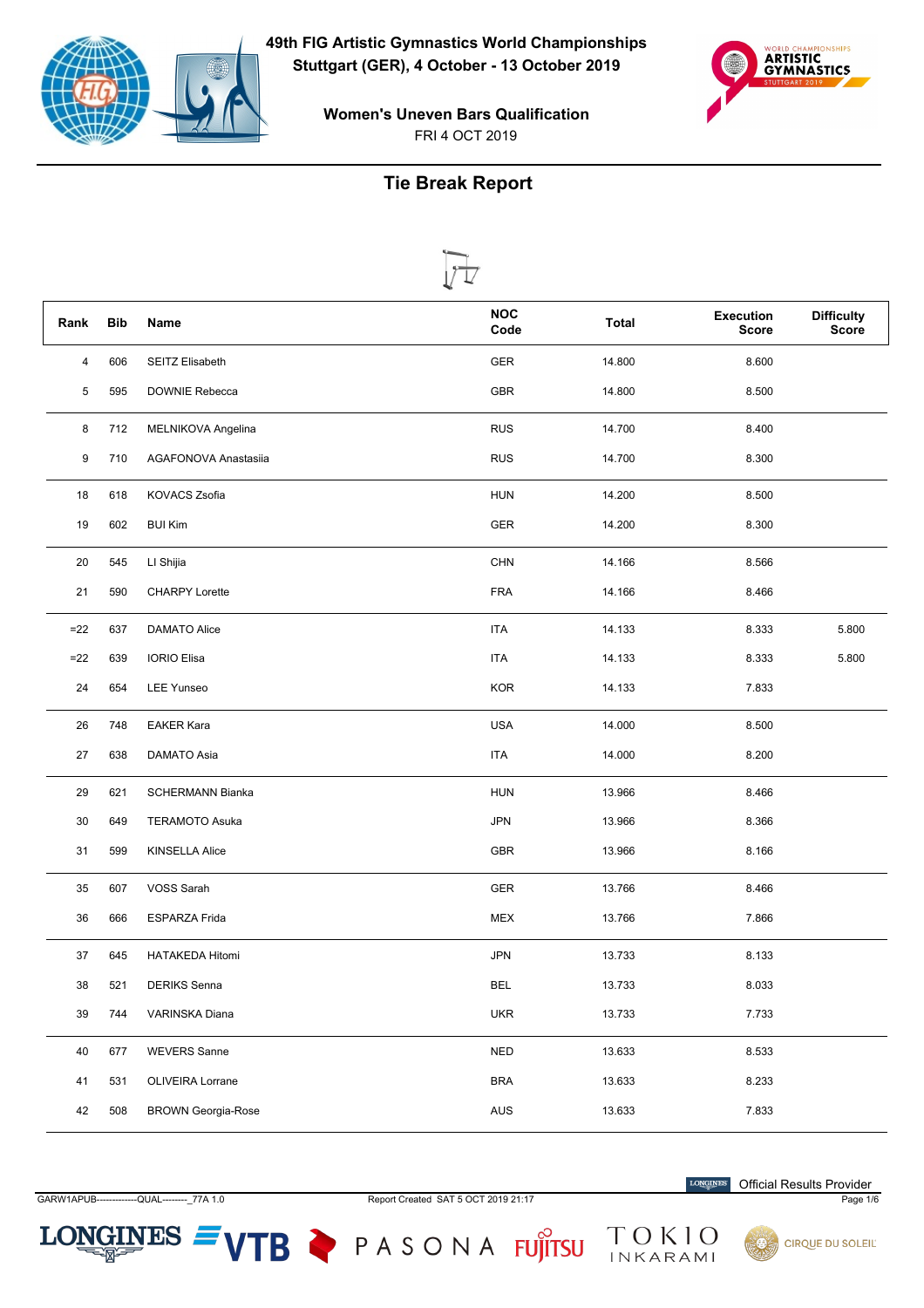



**Women's Uneven Bars Qualification** FRI 4 OCT 2019

# **Tie Break Report**

| Rank  | <b>Bib</b> | <b>Name</b>                 | <b>NOC</b><br>Code | Total  | <b>Execution</b><br><b>Score</b> | <b>Difficulty</b><br>Score |
|-------|------------|-----------------------------|--------------------|--------|----------------------------------|----------------------------|
| 43    | 592        | <b>FRIESS Aline</b>         | <b>FRA</b>         | 13.566 | 8.366                            |                            |
| 44    | 510        | GODWIN Georgia              | AUS                | 13.566 | 8.066                            |                            |
| 55    | 619        | <b>MAKRA Noemi</b>          | <b>HUN</b>         | 13.133 | 8.133                            |                            |
| 56    | 518        | <b>BRASSART Maellyse</b>    | <b>BEL</b>         | 13.133 | 8.033                            |                            |
| 57    | 709        | ROOSKRANTZ Caitlin          | <b>RSA</b>         | 13.100 | 8.000                            |                            |
| 58    | 730        | MOKOSOVA Barbora            | <b>SVK</b>         | 13.100 | 7.900                            |                            |
| 59    | 740        | <b>BACHYNSKA Anastasiia</b> | <b>UKR</b>         | 13.100 | 7.400                            |                            |
| 61    | 724        | <b>KAESLIN Ilaria</b>       | SUI                | 12.966 | 8.066                            |                            |
| 62    | 743        | RADIVILOVA Angelina         | <b>UKR</b>         | 12.966 | 7.266                            |                            |
| $=64$ | 514        | <b>HAEMMERLE Elisa</b>      | AUT                | 12.866 | 7.966                            | 4.900                      |
| $=64$ | 723        | <b>BARLOGGIO Caterina</b>   | SUI                | 12.866 | 7.966                            | 4.900                      |
| 66    | 504        | MAGISTRATI Abigail          | ARG                | 12.866 | 7.866                            |                            |
| 67    | 583        | PETISCO Alba                | <b>ESP</b>         | 12.833 | 8.133                            |                            |
| 68    | 663        | ABDUL HADI Farah Ann        | MAS                | 12.833 | 7.733                            |                            |
| 69    | 533        | SARAIVA Flavia              | <b>BRA</b>         | 12.833 | 7.633                            |                            |
| $=70$ | 512        | NEDOV Emma                  | AUS                | 12.800 | 8.000                            | 4.800                      |
| $=70$ | 655        | LEE Eun Ju                  | <b>KOR</b>         | 12.800 | 8.000                            | 4.800                      |
| 72    | 561        | <b>HOLASOVA Aneta</b>       | CZE                | 12.800 | 7.700                            |                            |
| 74    | 506        | <b>TARABINI Ayelen</b>      | ARG                | 12.700 | 8.100                            |                            |
| 75    | 731        | ADLERTEG Jonna              | SWE                | 12.700 | 7.100                            |                            |



 $LONGINES =$ 

GARW1APUB-

Report Created SAT 5 OCT 2019 21:17

 $\label{eq:conformal} \begin{minipage}{.4\linewidth} \textbf{LONGINES} \end{minipage}$ **Official Results Provider** 

Page 2/6



VTB PASONA FUJITSU TOKIO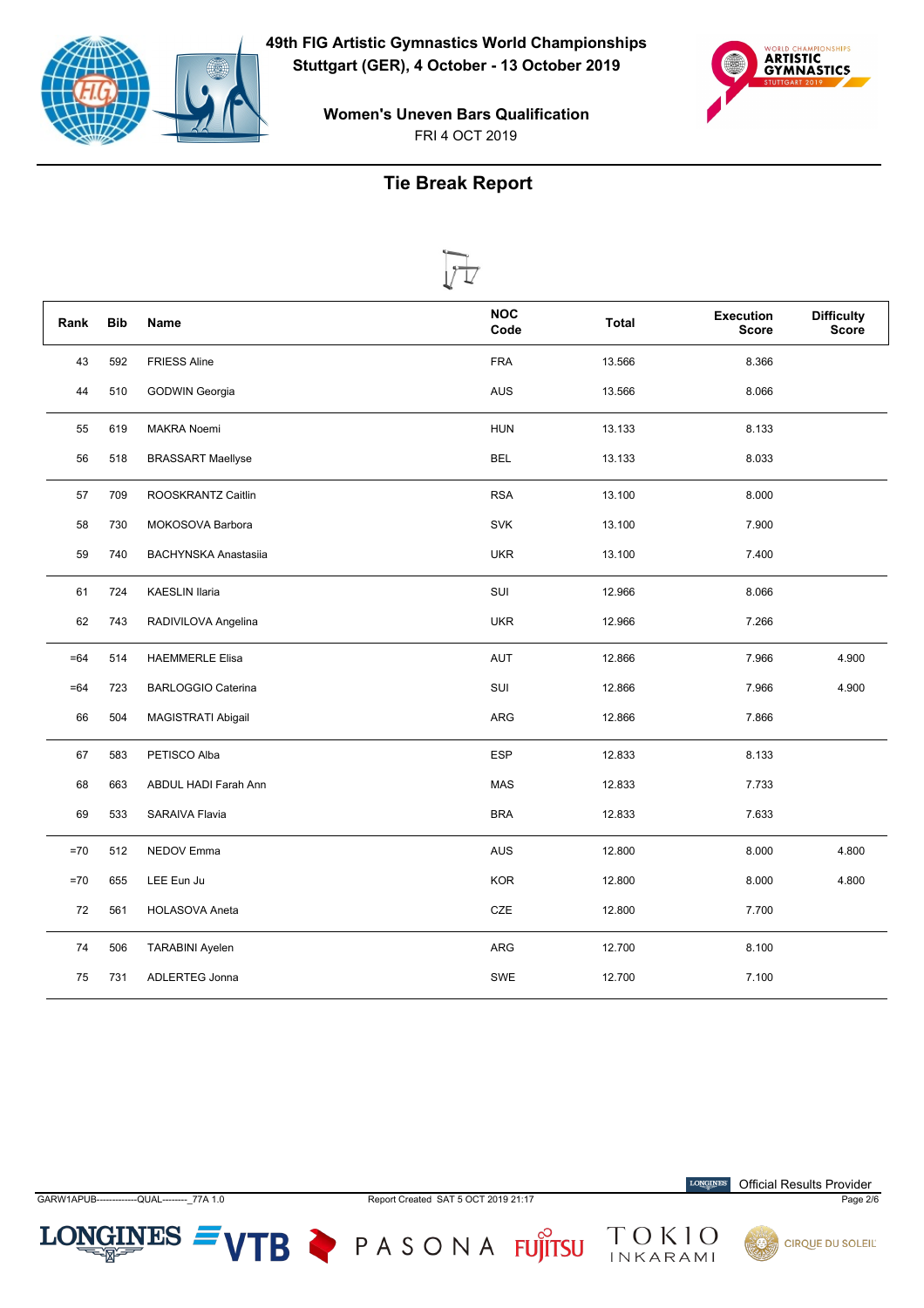



#### **Tie Break Report**

| Rank   | <b>Bib</b> | Ц<br>V<br>Name            | <b>NOC</b> | <b>Total</b> | <b>Execution</b> | <b>Difficulty</b> |
|--------|------------|---------------------------|------------|--------------|------------------|-------------------|
|        |            |                           | Code       |              | <b>Score</b>     | <b>Score</b>      |
| 76     | 505        | PISOS Agustina            | ARG        | 12.666       | 7.866            |                   |
| 77     | 515        | <b>MADER Jasmin</b>       | <b>AUT</b> | 12.666       | 7.766            |                   |
| 78     | 669        | <b>GUTIERREZ Anapaula</b> | <b>MEX</b> | 12.666       | 7.666            |                   |
| 79     | 702        | CRISAN Ioana              | <b>ROU</b> | 12.666       | 7.566            |                   |
| 80     | 671        | <b>MORENO Alexa</b>       | <b>MEX</b> | 12.666       | 7.366            |                   |
| 81     | 596        | <b>DOWNIE Elissa</b>      | <b>GBR</b> | 12.666       | 7.166            |                   |
| 82     | 725        | SIEGENTHALER Stefanie     | SUI        | 12.633       | 7.933            |                   |
| $= 83$ | 664        | TAN ING Yueh              | MAS        | 12.633       | 7.733            | 4.900             |
| $= 83$ | 689        | <b>JANIK Gabriela</b>     | POL        | 12.633       | 7.733            | 4.900             |
| 85     | 737        | SAVRANBASI Nazli          | <b>TUR</b> | 12.633       | 7.533            |                   |
| 86     | 735        | TING Hua-Tien             | <b>TPE</b> | 12.433       | 7.933            |                   |
| 87     | 697        | RI Su Ryon                | <b>PRK</b> | 12.433       | 7.633            |                   |
| 89     | 575        | <b>MOHAMED Mandy</b>      | EGY        | 12.366       | 7.866            |                   |
| 90     | 656        | <b>YEO Seojeong</b>       | <b>KOR</b> | 12.366       | 7.366            |                   |
| 94     | 694        | KIM Son Hyang             | <b>PRK</b> | 12.266       | 7.166            |                   |
| 95     | 555        | SALAS Heika del Sol       | CRC        | 12.266       | 7.066            |                   |
| 96     | 665        | <b>TRACIE Ang</b>         | MAS        | 12.233       | 7.933            |                   |
| 97     | 705        | <b>HOLBURA Maria</b>      | ROU        | 12.233       | 7.433            |                   |
| 98     | 691        | <b>MARTINS Filipa</b>     | <b>POR</b> | 12.233       | 6.833            |                   |
| $=99$  | 517        | NEKRASOVA Marina          | AZE        | 12.200       | 7.600            | 4.600             |
| $=99$  | 632        | SAZONOVA Irina            | <b>ISL</b> | 12.200       | 7.600            | 4.600             |
| 101    | 629        | <b>SLEVIN Emma</b>        | <b>IRL</b> | 12.200       | 7.300            |                   |
| 102    | 704        | <b>GOLGOTA Denisa</b>     | <b>ROU</b> | 12.200       | 7.100            |                   |
| 103    | 542        | CASTRO Simona             | CHI        | 12.133       | 7.633            |                   |
| 104    | 576        | <b>SALEM Farah</b>        | EGY        | 12.133       | 7.233            |                   |

 $LONGINES =$ 

GARW1APUB-------------QUAL--------\_77A 1.0 Report Created SAT 5 OCT 2019 21:17 Page 3/6

VTB PASONA FUJITSU TOKIO

**LONGINES** Official Results Provider

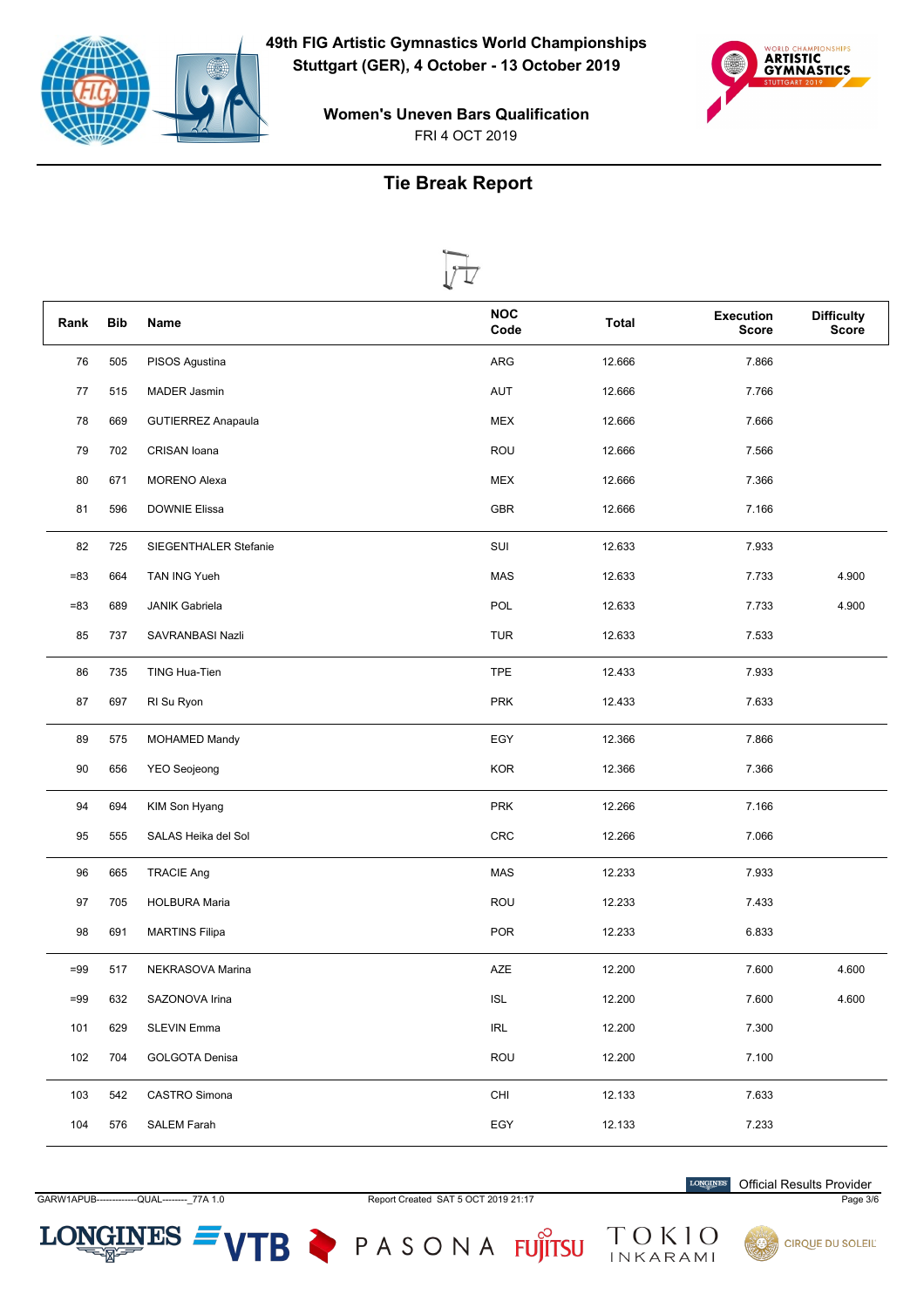



## **Tie Break Report**

|        |            | Ц                        | <b>NOC</b>  |              | <b>Execution</b> | <b>Difficulty</b> |
|--------|------------|--------------------------|-------------|--------------|------------------|-------------------|
| Rank   | <b>Bib</b> | Name                     | Code        | <b>Total</b> | <b>Score</b>     | <b>Score</b>      |
| 105    | 659        | <b>VIHROVA Elina</b>     | LAT         | 12.100       | 7.700            |                   |
| 106    | 565        | PONIZILOVA Dominika      | CZE         | 12.100       | 7.300            |                   |
| 108    | 739        | <b>YILMAZ Tutya</b>      | <b>TUR</b>  | 11.966       | 7.466            |                   |
| 109    | 678        | <b>ERICHSEN Julie</b>    | <b>NOR</b>  | 11.966       | 7.266            |                   |
| 110    | 553        | ALVARADO Luciana         | CRC         | 11.933       | 7.533            |                   |
| 111    | 651        | <b>EOM Dohyun</b>        | <b>KOR</b>  | 11.933       | 6.533            |                   |
| $=112$ | 563        | <b>JIRIKOVA Lucie</b>    | CZE         | 11.900       | 7.700            | 4.200             |
| $=112$ | 680        | <b>TRONRUD Maria</b>     | <b>NOR</b>  | 11.900       | 7.700            | 4.200             |
| 114    | 720        | RAJCIC Aleksandra        | <b>SRB</b>  | 11.900       | 7.500            |                   |
| 117    | 644        | <b>WILLIAMS Toni-Ann</b> | <b>JAM</b>  | 11.800       | 7.900            |                   |
| 118    | 557        | <b>VIDIAUX Marcia</b>    | <b>CUB</b>  | 11.800       | 7.100            |                   |
| 119    | 716        | TAN Sze En               | SGP         | 11.766       | 7.566            |                   |
| 120    | 733        | FANG Ko-Ching            | <b>TPE</b>  | 11.766       | 7.466            |                   |
| $=121$ | 525        | TRAUKOVA Hanna           | <b>BLR</b>  | 11.733       | 7.333            | 4.400             |
| $=121$ | 550        | <b>MESA Angelica</b>     | COL         | 11.733       | 7.333            | 4.400             |
| 128    | 643        | <b>RICHMON Kiara</b>     | <b>JAM</b>  | 11.466       | 7.466            |                   |
| 129    | 703        | <b>GHICIUC Carmen</b>    | <b>ROU</b>  | 11.466       | 7.166            |                   |
| 130    | 672        | THORSDOTTIR Eythora      | <b>NED</b>  | 11.466       | 6.966            |                   |
| 131    | 577        | <b>TAMAN Nancy Taman</b> | EGY         | 11.433       | 7.233            |                   |
| 132    | 608        | <b>AFRATI Argyro</b>     | ${\sf GRE}$ | 11.433       | 6.833            |                   |
| 134    | 699        | <b>LEON Bianca</b>       | <b>PUR</b>  | 11.366       | 7.866            |                   |
| 135    | 552        | VILLEGAS Maria           | COL         | 11.366       | 7.166            |                   |
| 136    | 551        | RODRIGUEZ Nataly         | COL         | 11.366       | 7.066            |                   |

 $LONGINES =$ 

GARW1APUB-------------QUAL--------- 77A 1.0 Report Created SAT 5 OCT 2019 21:17 Page 4/6

VTB PASONA FUJITSU TOKIO

 $\label{eq:conformal} \begin{minipage}{.4\linewidth} \textbf{LONGINES} \end{minipage}$ Official Results Provider

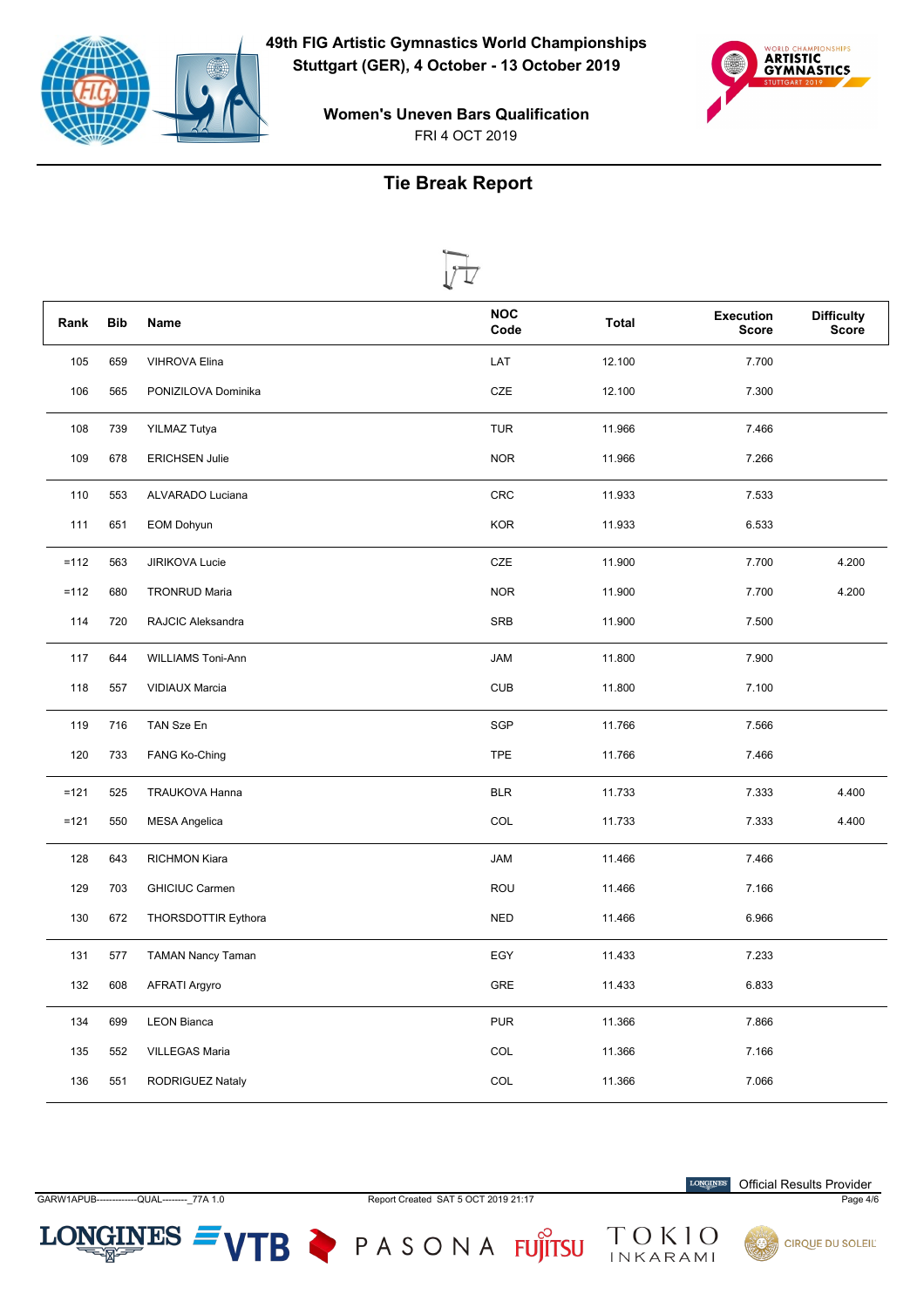



**Women's Uneven Bars Qualification** FRI 4 OCT 2019

# **Tie Break Report**

|      |            | V ⊥⁄                      |                    |              |                                  |                                   |
|------|------------|---------------------------|--------------------|--------------|----------------------------------|-----------------------------------|
| Rank | <b>Bib</b> | Name                      | <b>NOC</b><br>Code | <b>Total</b> | <b>Execution</b><br><b>Score</b> | <b>Difficulty</b><br><b>Score</b> |
| 137  | 623        | <b>IRFANALUTHFI Rifda</b> | <b>INA</b>         | 11.333       | 8.033                            |                                   |
| 138  | 635        | RAZ Lihie                 | <b>ISR</b>         | 11.333       | 7.133                            |                                   |
| 139  | 613        | PALACIOS Ana Irene        | <b>GUA</b>         | 11.333       | 6.933                            |                                   |
| 140  | 688        | ORREGO Ariana             | PER                | 11.333       | 6.733                            |                                   |
| 141  | 682        | <b>FISHWICK Maia</b>      | <b>NZL</b>         | 11.333       | 6.533                            |                                   |
| 142  | 628        | RYAN Megan                | <b>IRL</b>         | 11.300       | 7.400                            |                                   |
| 143  | 529        | <b>COSTA Leticia</b>      | <b>BRA</b>         | 11.300       | 6.600                            |                                   |
| 145  | 753        | CHUSOVITINA Oksana        | <b>UZB</b>         | 11.200       | 7.600                            |                                   |
| 146  | 511        | <b>MCDONALD Kate</b>      | AUS                | 11.200       | 6.800                            |                                   |
| 152  | 627        | MOLLOY Kate               | IRL                | 10.833       | 7.733                            |                                   |
| 153  | 661        | VOSTRUCHOVAITE Agata      | LTU                | 10.833       | 7.133                            |                                   |
| 157  | 679        | SOEDERSTROEM Julie        | <b>NOR</b>         | 10.733       | 6.533                            |                                   |
| 158  | 554        | MONTOYA Camila            | <b>CRC</b>         | 10.733       | 6.333                            |                                   |
| 160  | 543        | SANTI Franchesca          | CHI                | 10.666       | 6.466                            |                                   |
| 161  | 755        | DE SOUSA Katriel          | <b>VEN</b>         | 10.666       | 6.366                            |                                   |
| 162  | 556        | <b>DEREK Ana</b>          | CRO                | 10.600       | 7.300                            |                                   |
| 163  | 516        | MAENNERSDORFER Marlies    | <b>AUT</b>         | 10.600       | 6.100                            |                                   |
| 164  | 625        | <b>NAYAK Pranati</b>      | <b>IND</b>         | 10.566       | 6.366                            |                                   |
| 165  | 700        | <b>MEJIAS Paula</b>       | <b>PUR</b>         | 10.566       | 6.266                            |                                   |
| 166  | 526        | <b>COLE Kaylee</b>        | <b>BOL</b>         | 10.500       | 7.800                            |                                   |
| 167  | 662        | <b>MORDENTI Celeste</b>   | LUX                | 10.500       | 7.000                            |                                   |
| 168  | 568        | <b>WINTHER Emilie</b>     | DEN                | 10.500       | 6.700                            |                                   |
| 170  | 718        | KYSSELEF Tjasa            | <b>SLO</b>         | 10.333       | 8.333                            |                                   |
| 171  | 588        | OJALA Rosanna             | ${\sf FIN}$        | 10.333       | 6.133                            |                                   |

GARW1APUB---QUAL--------\_77A 1.0

 $LONGINES =$ 

Report Created SAT 5 OCT 2019 21:17

 $\label{eq:conformal} \begin{minipage}{.4\linewidth} \textbf{LONGINES} \end{minipage}$ **Official Results Provider** 

Page 5/6



VTB PASONA FUJITSU TOKIO